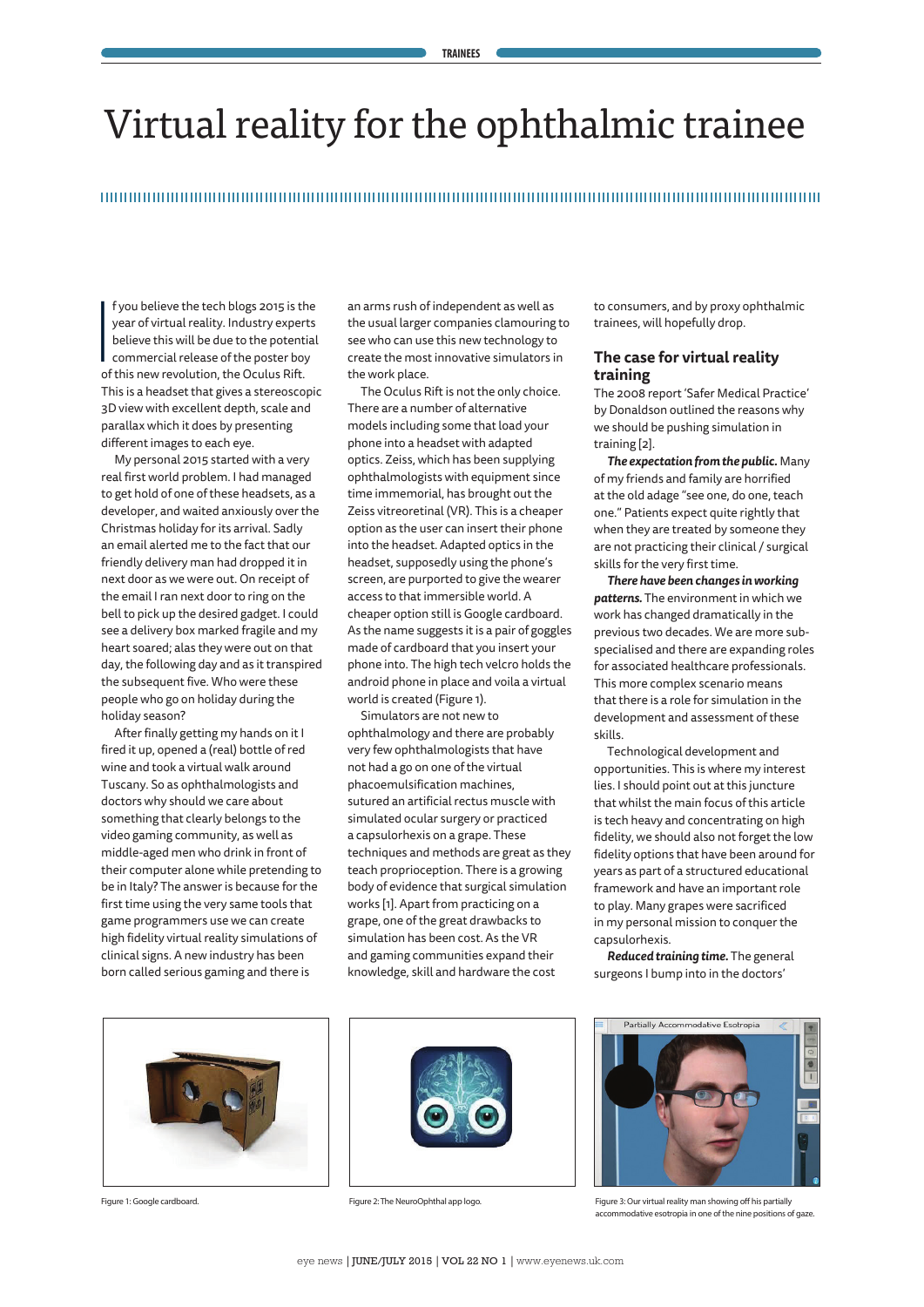mess claim the European Working Time Directive has compromised their exposure to on the job training. As ophthalmologists our training may be cut from seven to five years. The use of simulators means that we can revise and prepare effectively when not at work seeing our fifth marginal keratitis in a row.

This approach is mirrored in other industries such as aviation, nuclear and various military industries. I know very little about the nuclear industry but I assume it would be beneficial to practice a melt down on a simulation rather than a Homer Simpson style effort in real life. The military are also leading the way. According to research firm Visiogain global, spending on military simulation and virtual training alone has reached a staggering \$8.4 billion [3].

Over a decade ago during the storm of Medical Training Application Service (MTAS) I flirted with the idea of becoming a pilot and sat in full size simulators and played around with PC flight simulator games. I remember at the time thinking why we didn't have these PC games in medicine. As doctors we also need controlled practice and exposure to rare conditions, critical incidents and crisis management. I envisaged a world where we can practice diagnosing rare conditions; life-threatening ones that we may only see once in a career, ones we do not want to miss and incorrectly manage.

As a medic I have done many undergraduate and postgraduate clinical exams. I tell my mother I passed most of them through hard work and experience. Sadly, there is a large element of luck for the vast majority of us (sorry medical educators). The quarterbacks at medical school who just seemed to be more knowledgeable than everyone else always flew through and those that struggled always struggled. The rest of us in the middle worked hard and prayed for a condition that we knew, an examiner who wasn't an arse and some clinical signs that were reliable. Even now and again though if all those things went against them, a quarterback was occasionally caught in the pocket and sacked.

Multiple choice and freestyle written papers never have questions of variable levels of difficulty between candidates. Potentially using these new environments all candidates can get the same clinical case. The actual movement through space can be tracked. Did they accurately chart out the visual field defect? Readouts of where their hands were could calculate a level of skill. The days of candidates whining how unfair the whole exam was will never be over; a more robust

#### 

## **"There are probably very few ophthalmologists that have not had a go on one of the virtual phacoemulsification machines, sutured an artificial rectus muscle with simulated ocular surgery or practiced a capsulorhexis on a grape."**

standardised exam would, however, decrease their numbers.

I set out to make a clinical simulator two years ago and found out how hard it is to program a biological system. Flight simulators work on Newtonian physics. The flaps are put down which changes the air flow over the wing and the computer via an algorithm creates a change in the airplane's flight path. A biological system such as ocular motility as a series of pulleys and levers doesn't always obey the rules given and neuronal innervation is as different between individuals as the size of their noses! There were many panicked phone calls to the orthoptists who helped me with this project. As an ophthalmologist with an interest in glaucoma this project exposed quite a few things I did not appreciate about ocular motility.

#### **Inventing a simulator**

NeuroOphthal was produced in partnership between my company suprAnuclear and the very clever people at Centre of Excellence of Mobile Applications Services (CEMAS) operating out of the University of South Wales. The funding came through a European business funded development programme. The goal of the project was to as accurately portray as closely as possible the clinical signs found in orthoptics and neuro-ophthalmology. The game was built in a 3D games engine on an iPad; there is, however, the possibility to export it to the Oculus Rift

The NeuroOphthal clinical simulator uses a virtual patient to accurately

portray over 100 ocular motility, lid and pupil conditions. This clinical reference / educational app accurately recreates both ocular motility and neurology signs on an interactive interface, enabling the clinician through the app to make accurate diagnoses.

Our goal was to accurately as possible replicate the following groups of conditions:

- pupil responses
- esotropia and exotropia
- cranial nerves pathologies
- neurogenic conditions
- myogenic conditions
- supranuclear conditions
- internuclear conditions
- nystagmus
- alphabet patterns
- heterophorias.

Clinical skills we hoped the doctor would learn through the application included:

- assessment of saccades, smooth pursuit, convergence and the oculocephalic reflex
- cover test with accommodative elements at distance and near
- distinguishing between incomitant and concomitant strabismus
- assessment of nystagmus amplitude, frequency and direction
- fatigability in myasthenia
- bielschowsky head tilt test
- ptosis assessment.

Whilst we were programming the application we tried to make the process as close to reality as possible with as few buttons as possible. Therefore, most of the clinical exam is done by touching the screen as opposed to a button that starts an animation. For example, touching the screen once generates a saccade under normal conditions at a speed of 400 degrees a second. Dragging your finger across the screen gives a slower smooth pursuit. There are lots of clinical signs thrown in such as lid retraction, fatigability and inferior oblique overactions that are not accessed by buttons but on the user undertaking the correct clinical exam to illicit them.

The process started out by myself writing the code as pseudo code, which is a halfway house between writing a functioning program and everyday normal English language. It was then translated into the proper thing by the programmer Priyanka Angotra, which was a real mean feat given that she was presented with this mountain of orthoptic jargon explained in my amateur coding. Should programming ever become obsolete, through her hard work on this project, a role in the orthoptic clinic awaits.

The graphics where done by Dan